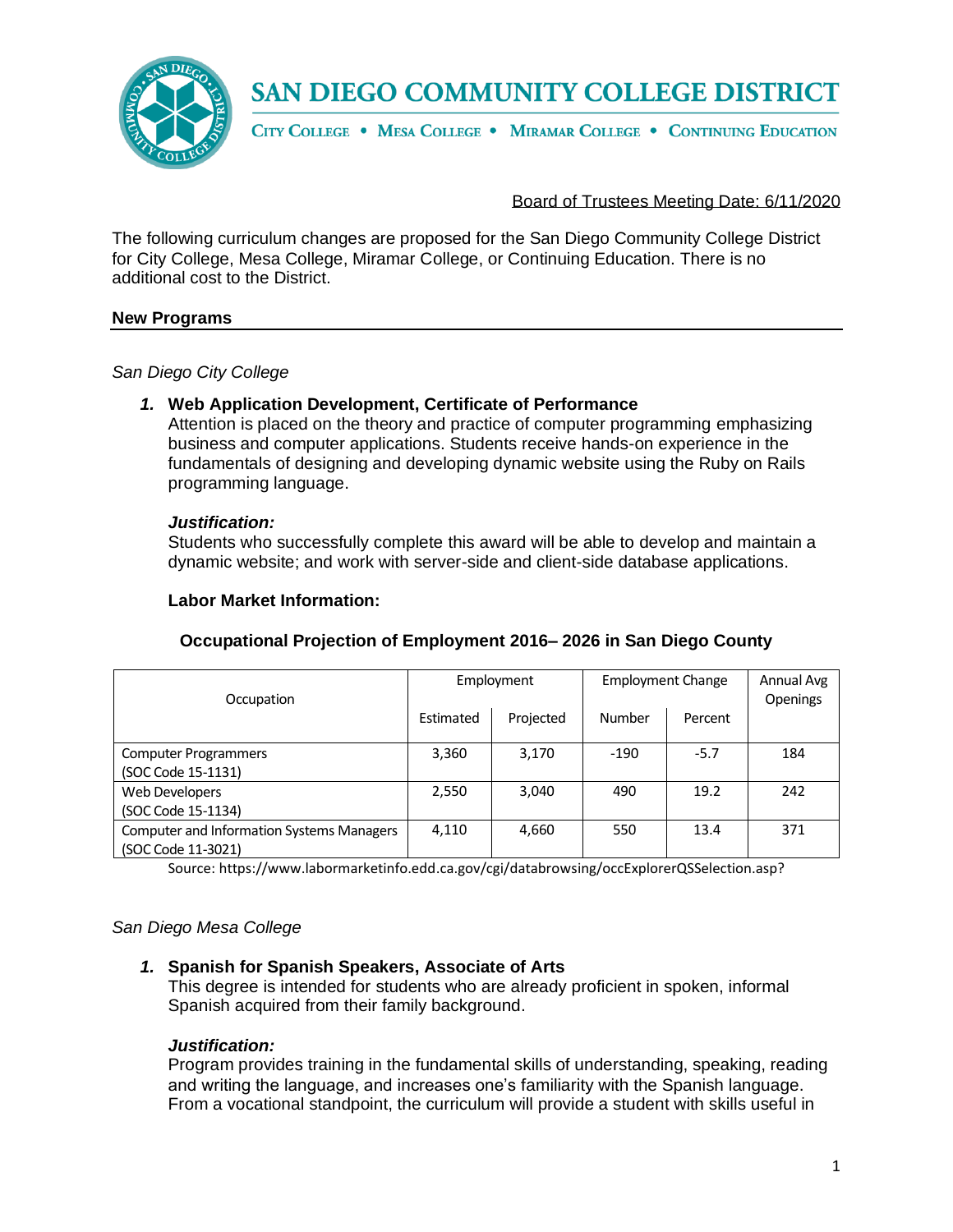

CITY COLLEGE . MESA COLLEGE . MIRAMAR COLLEGE . CONTINUING EDUCATION

translating, interpreting, teaching, linguistic or literary research, music, foreign trade, or missionary work.

## *San Diego Continuing Education*

## **1. Baking and Pastry I, Certificate of Completion**

This program provides career readiness skills in the baking and pastry arts. Students will be exposed to the fundamentals of bakeshop product identification, ingredients, and industry techniques. Students will explore the basic culinary skills in the baking industry from baking theory and techniques to hands-on production techniques used in working kitchens and bakeries. Products produced include cookies, pies, tarts, dessert sauces, custards and frozen desserts before ending with artisanal bread production, such as yeasted, non-yeasted, and laminated doughs. Students will gain an understanding of soft skills such as interpersonal skills, conflict resolution, time management, organizational skills while working in a culturally rich setting. Upon completion of this program, students will be prepared for gainful employment as an entry-level baker in a commercial bakeshop, restaurant, or starting their own cottage industry business.

## *Justification***:**

Upon completion of this program, students will be prepared for gainful employment as an entry-level baker in a commercial bakeshop, restaurant, or starting their own cottage industry business.

## **Labor Market Information:**

## **Occupational Projection of Employment 2018– 2023 in San Diego County**

| Occupation                              |           | Employment | <b>Employment Change</b> |         | Annual Avg<br><b>Openings</b> |
|-----------------------------------------|-----------|------------|--------------------------|---------|-------------------------------|
|                                         | Estimated | Projected  | Number                   | Percent |                               |
| Chefs and Head Cooks (SOC Code 35-1011) | 1,832     | 1,962      | 130                      | 7.1%    | 260                           |

Source: Centers of Excellence LMI data projections 2018-2023, http://www.coeccc.net/Supply-and-Demand.aspx

# **2. Baking and Pastry Arts II, Certificate of Completion**

This program provides career readiness skills in the baking and pastry arts. Students will be exposed to advanced pastry and cake production, as well as chocolate and sugar confectionary work. Students will explore the advanced culinary skills in the baking industry from baking and pastry theory and techniques to hands-on production techniques used in working kitchens, bakeries, and confectionary shops. Products produced include American-style cakes, European tortes, frostings, fillings, decoration mediums, mini pastries, and petit fours before ending with meringues and confections,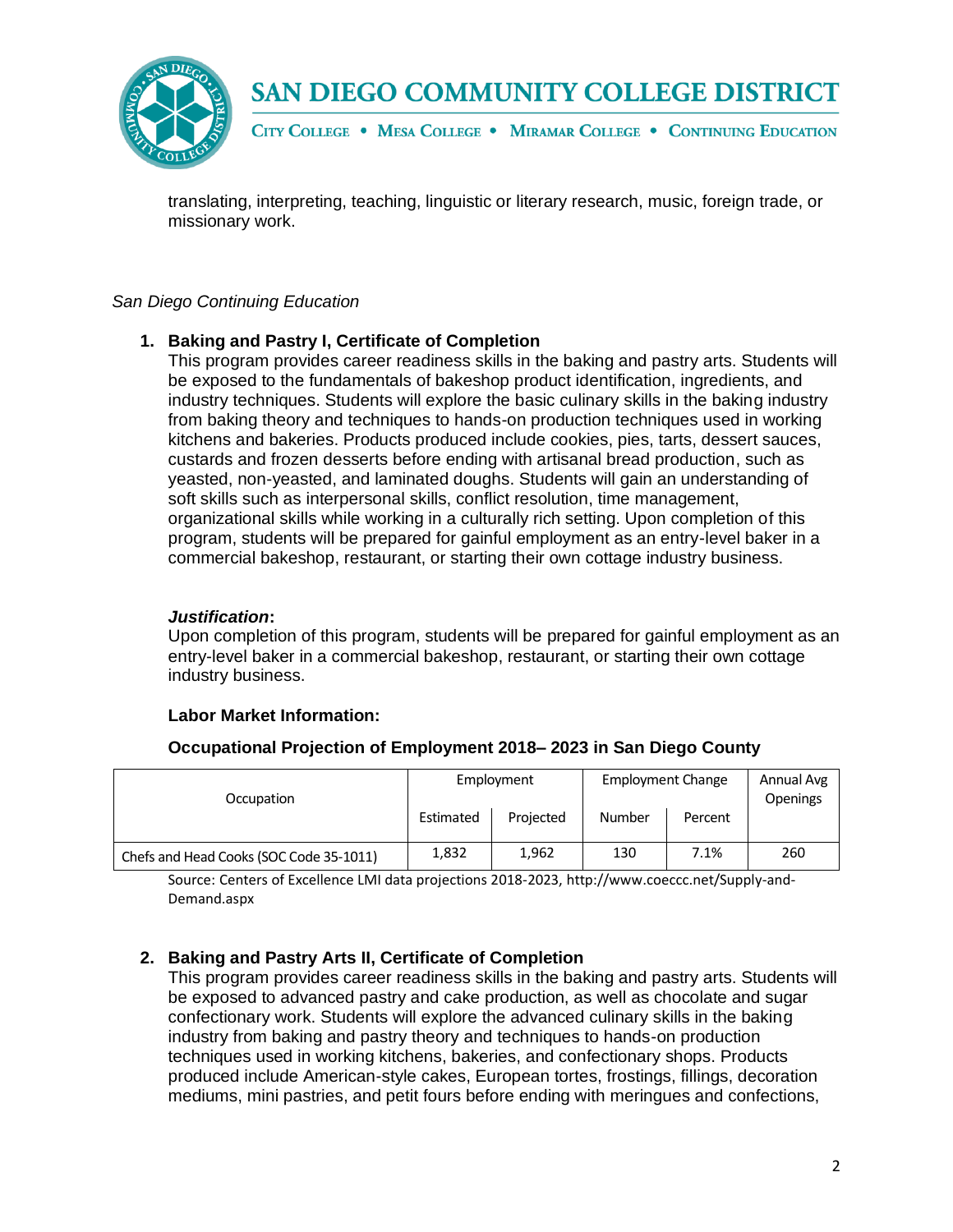

CITY COLLEGE . MESA COLLEGE . MIRAMAR COLLEGE . CONTINUING EDUCATION

both chocolate and sugar. Students will also gain an understanding of mass production for buffet pastry items, display techniques, and confectionary showpieces. Upon completion of this program, students will be prepared for gainful employment as an entry- to-intermediate level baker, chocolatier, confectioner, and artisanal cake designer in a commercial bakeshop, restaurant, hotel, boutique confectionary store, or starting their own cottage industry business.

# *Justification***:**

Upon completion of this program, students will be prepared for gainful employment as an entry-level baker in a commercial bakeshop, restaurant, or starting their own cottage industry business.

# **Labor Market Information:**

| Occupation                              |           | Employment | <b>Employment Change</b> |         | Annual Avg<br><b>Openings</b> |
|-----------------------------------------|-----------|------------|--------------------------|---------|-------------------------------|
|                                         | Estimated | Projected  | Number                   | Percent |                               |
| Chefs and Head Cooks (SOC Code 35-1011) | 1,832     | 1,962      | 130                      | 7.1%    | 260                           |

# **Occupational Projection of Employment 2018– 2023 in San Diego County**

Source: Centers of Excellence LMI data projections 2018-2023, http://www.coeccc.net/Supply-and-Demand.aspx

# **3. Culinary Nutrition, Certificate of Completion**

This program provides career readiness skills in the field of nutrition science and meal planning. Students will be exposed to the fundamentals of nutrition principles, scientific concepts, food safety, and bodily processes. Students will learn basic nutrition principles and explore how to apply these in a variety pf dishes in order to retain maximum nutrient retention. Topics covered in the program will include national nutrition standards, cultural dietary habits, personal wellness, recipe development, seasonality, and health coaching techniques, menu planning costing, and menu production in a laboratory setting. Students will gain an understanding of soft skills such as interpersonal skills, conflict resolution, time management, organizational skills while working in a culturally rich setting. Upon completion of this program, students will be prepared for gainful employment as a personal or private chef that specializes in dietary food plans or starting their own cottage industry business.

# *Justification***:**

Upon completion of this program, students will be prepared for gainful employment as a personal or private chef that specializes in dietary food plans or starting their own cottage industry business.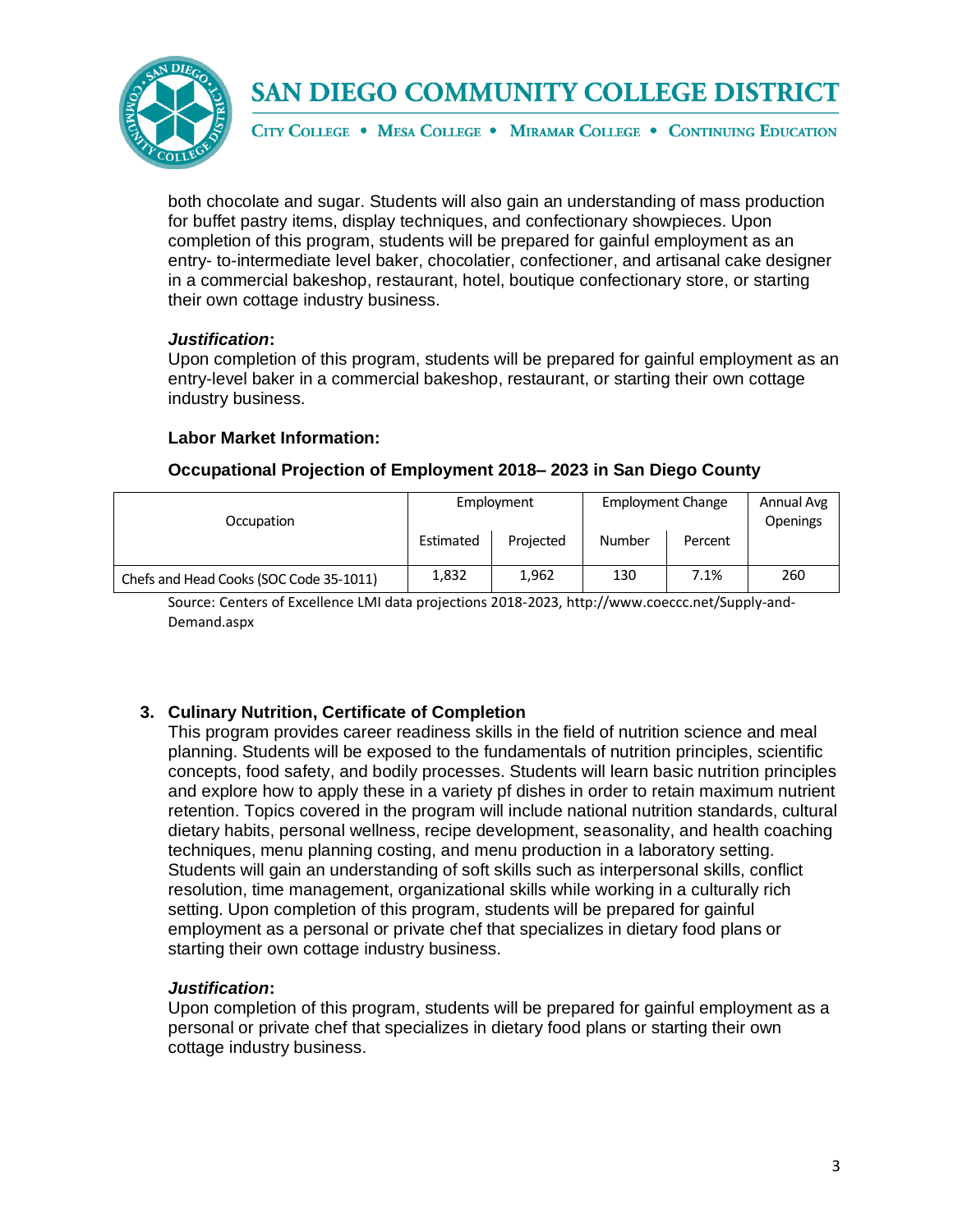

CITY COLLEGE . MESA COLLEGE . MIRAMAR COLLEGE . CONTINUING EDUCATION

# **Labor Market Information:**

# **Occupational Projection of Employment 2018– 2023 in San Diego County**

| Occupation                              |           | Employment | <b>Employment Change</b> |         | Annual Avg<br><b>Openings</b> |
|-----------------------------------------|-----------|------------|--------------------------|---------|-------------------------------|
|                                         | Estimated | Projected  | Number                   | Percent |                               |
| Dietetic Technicians (SOC Code 29-2051) | 350       | 375        | 25                       | 7.1%    | 33                            |

Source: Centers of Excellence LMI data projections 2018-2023, http://www.coeccc.net/Supply-and-Demand.aspx

# **4. Introduction to Hospitality & Food Industry, Certificate of Completion**

This program introduces the hospitality industry and prepares students for academic and professional success in the hospitality industry. Students will gain knowledge of industry terminology, a retrospective of early to current cuisines and industry trends, and the major labor market segments. Students will learn skills to develop self-discipline and empathy, self- management, and self-awareness. Students will also gain an understanding of effectual communication, financial literacy, employability skills, study skills and soft skills that apply to both the classroom and work environment. Students who successfully complete the program will be prepared to enter the hospitality industry in positions such as prep cook and other entry-level positions in the industry.

## *Justification***:**

Students who successfully complete the program will be prepared to enter the hospitality industry in positions such as prep cook and other entry-level positions in the industry.

## **Labor Market Information: Occupational Projection of Employment 2018– 2023 in San Diego County**

| Occupation                           |           | Employment | <b>Employment Change</b> |         | Annual Avg<br><b>Openings</b> |
|--------------------------------------|-----------|------------|--------------------------|---------|-------------------------------|
|                                      | Estimated | Projected  | Number                   | Percent |                               |
| Cooks, Restaurant (SOC Code 35-2014) | 15.926    | 17.241     | 1,315                    | 9.3%    | 2,580                         |

Source: Centers of Excellence LMI data projections 2018-2023, http://www.coeccc.net/Supply-and-Demand.aspx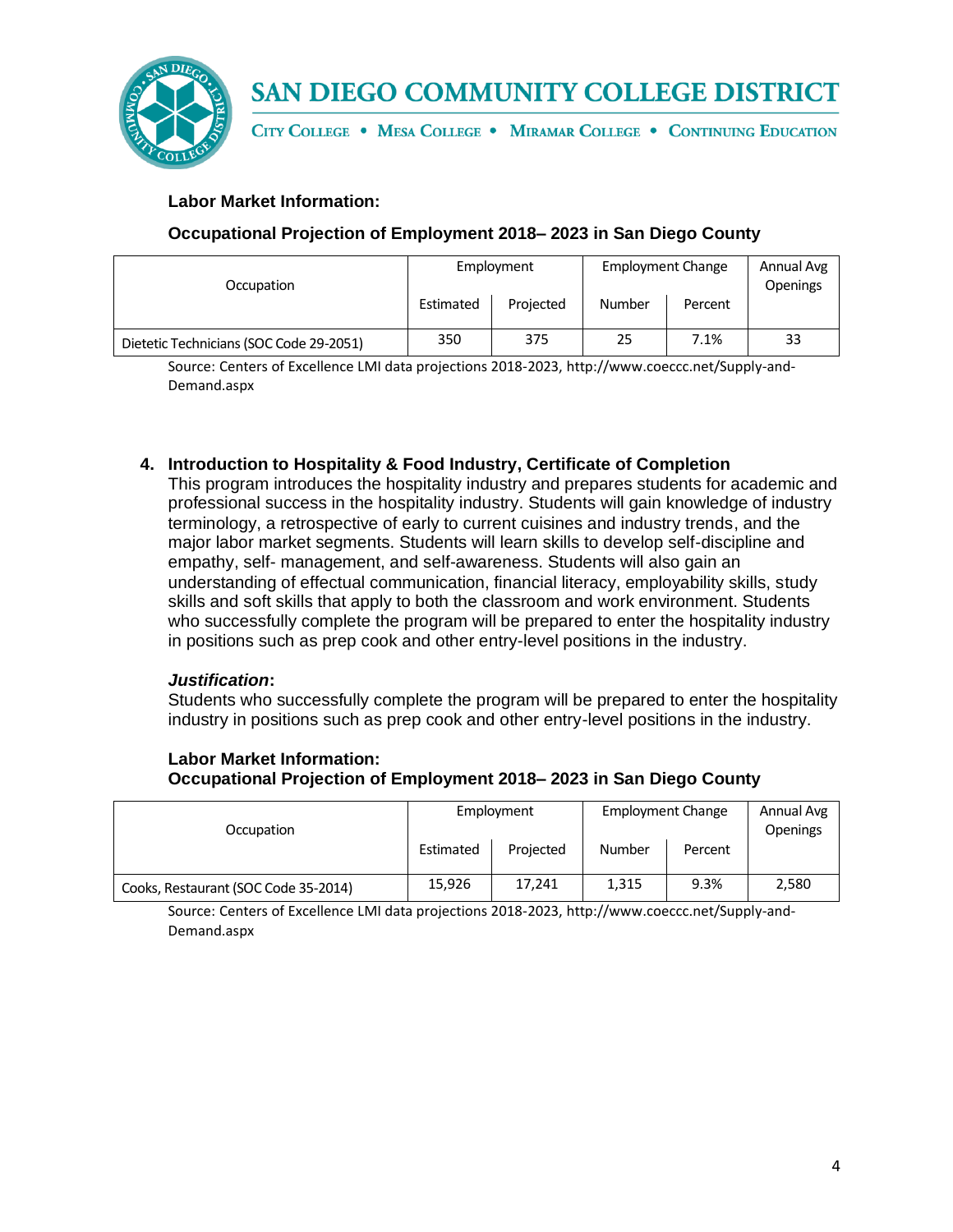

CITY COLLEGE . MESA COLLEGE . MIRAMAR COLLEGE . CONTINUING EDUCATION

## **Program Deactivations**

*San Diego City College*

- **1. Amazon Web Services (AWS) Cloud Technician II, Certificate of Achievement**  *Justification*: This degree is no longer offered.
- **2. Construction Electronic Systems Technician Apprenticeship, Associate of Science**

*Justification*: This degree is no longer offered.

- **3. Construction Electronic Systems Technician Apprenticeship, Certificate of Achievement**  *Justification*: This degree is no longer offered.
- **4. Electrical Apprenticeship, Associate of Science**  *Justification*: This degree is no longer offered.
- **5. Electrical Apprenticeship, Certificate of Achievement**  *Justification*: This degree is no longer offered.
- **6. Electrical Trade Option (Non-apprentice), Associate of Science**  *Justification*: This degree is no longer offered.
- **7. Electrical Trade Option (Non-apprentice), Certificate of Achievement**  *Justification*: This degree is no longer offered.
- **8. Electromechanical Engineering Technology, Associate of Science**  *Justification*: This certificate is no longer offered.
- **9. Global Development Studies, Certificate of Performance**  *Justification*: This certificate is no longer offered.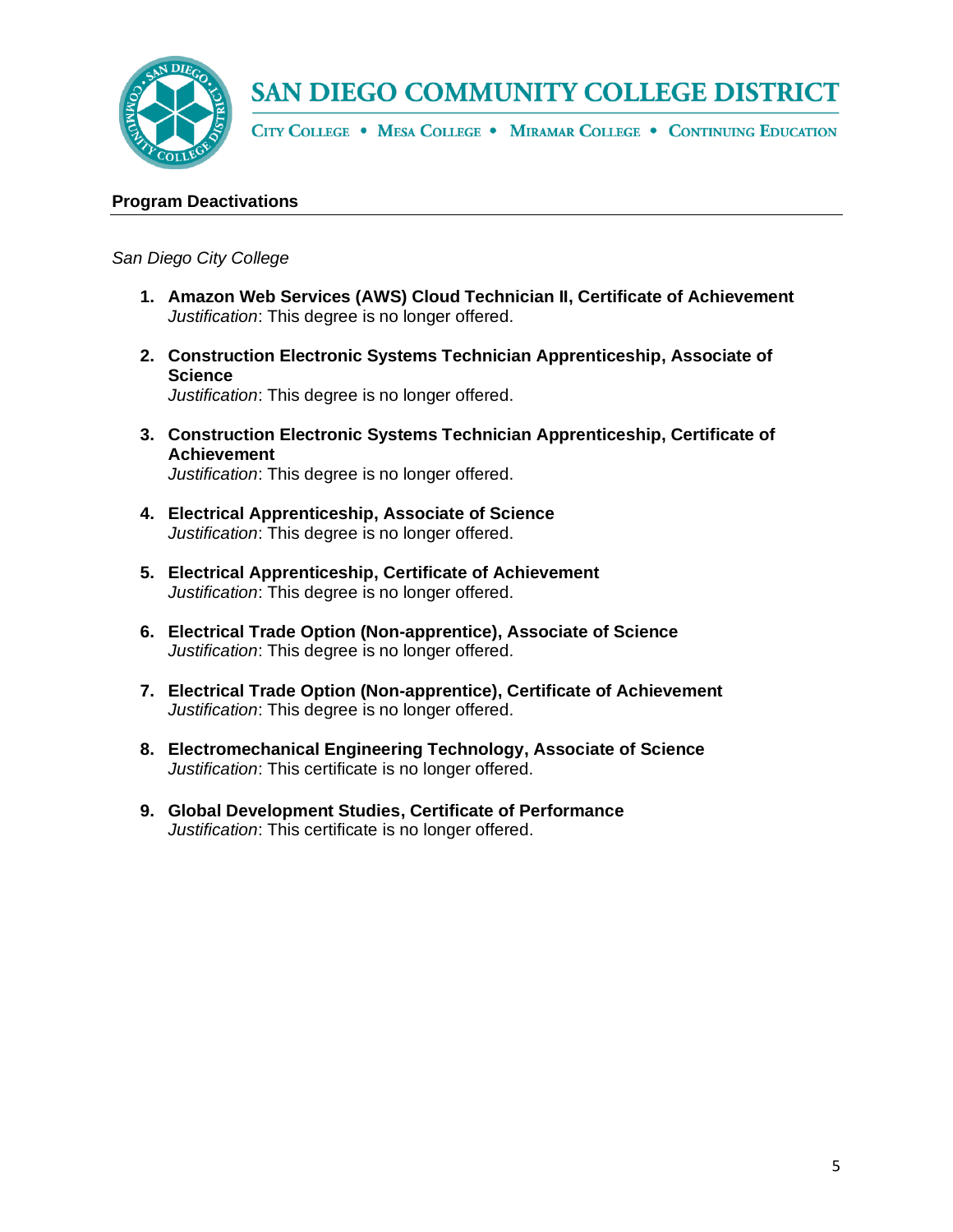

CITY COLLEGE . MESA COLLEGE . MIRAMAR COLLEGE . CONTINUING EDUCATION

# **Program Revisions**

## *San Diego City College*

**1. Anthropology, Associate of Arts** 

**Changes** 

- i. Remove ANTH 215 from Restricted Electives
- **2. Child Development: Associate Teacher, Certificate of Achievement**  Changes
	- i. Add CHIL 100 to Courses Required for the Major
	- ii. Remove CHIL 111/121/153/161/ 291 from Restricted Electives
	- iii. Decrease total units from 18-19 units to 17 units
- **3. Child Development: Master Teacher, Certificate of Achievement Changes** 
	- i. Remove CHIL 151/155/270 from Courses Required for the Major
	- ii. Add CHIL 100/133/135/275 to Courses Required for the Major
	- iii. Remove CHIL 111/121/133/135/152/162/165 from Restricted Electives
	- iv. Add EDUC 200/203, MATH 210B/212 to Restricted Electives
	- v. Decrease total units from 36-40 units to 28-31 units

#### **4. Child Development: Teacher, Certificate of Achievement Changes**

- i. Remove CHIL 151/155/270 from Courses Required for the Major
- ii. Add CHIL 100/133/135/166/175 to Courses Required for the Major
- iii. Remove CHIL 111/121/133/135/165/175 from Restricted Electives
- iv. Add CHIL 162 to Restricted Electives
- v. Decrease total units from 27-30 units to 26-27 units

# **5. Computer Programming, Certificate of Achievement**

## **Changes**

- i. Add CISC 183/193 to Courses Required for the Major
- ii. Increase total units from 24 units to 28 units

# **6. Early Care and Education, Associate of Science**

# **Changes**

- i. Remove CHIL 155 from Courses Required for the Major
- ii. Add CHIL 100/133/135/160/166/275 to Courses Required for the Major
- iii. Remove CHIL 111/121/133/135/160/165/175 from Restricted Electives
- iv. Add CHIL 291A/291B/291C/291D to Restricted Electives
- v. Increase total units from 26-30 units to 30-33 units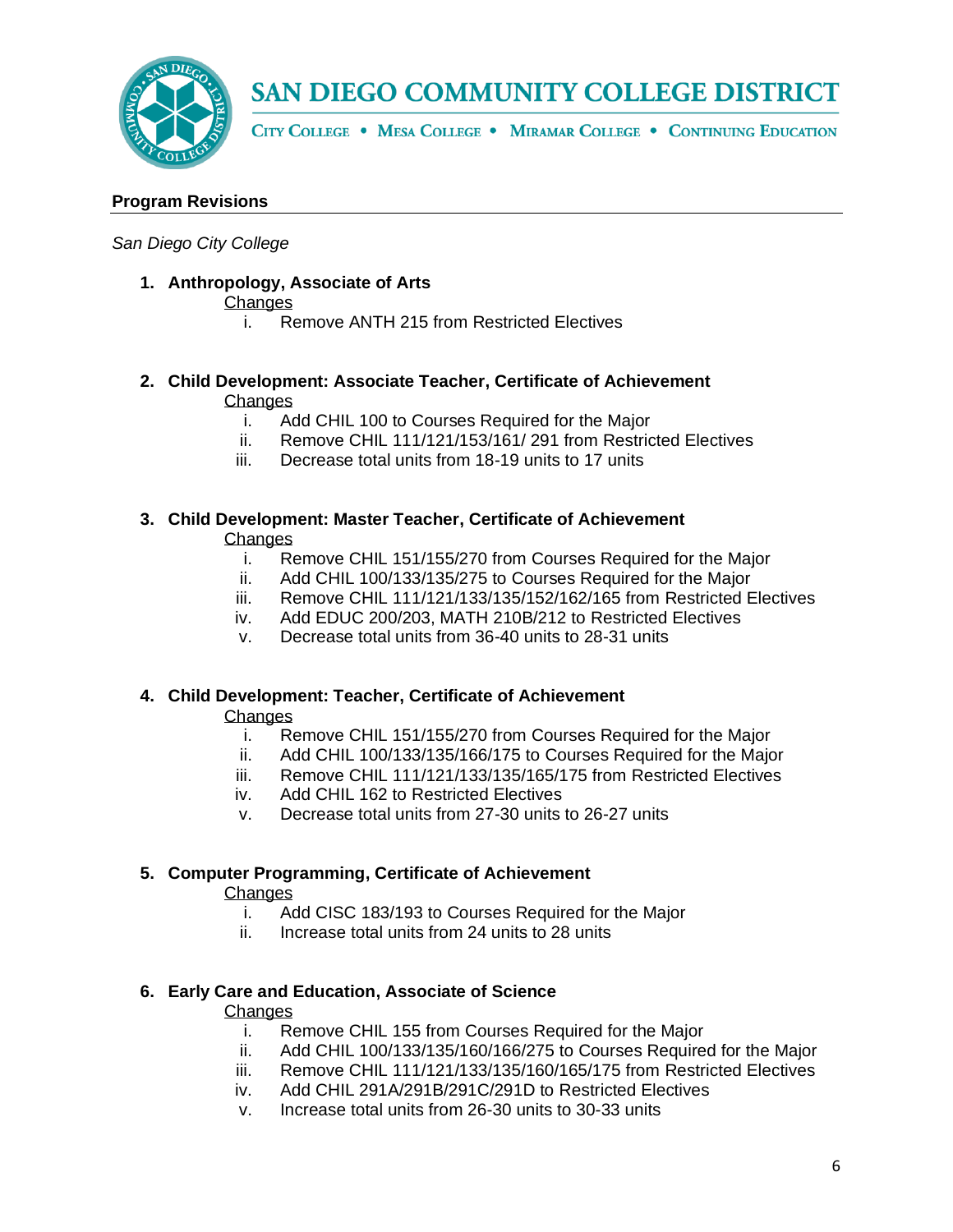

CITY COLLEGE . MESA COLLEGE . MIRAMAR COLLEGE . CONTINUING EDUCATION

**7. Liberal Arts and Sciences: Elementary (Multiple Subject) Teaching Preparation, Associate of Arts** 

# Changes

- i. Remove AMSL 116 from Courses Required for the Major
- ii. Add AMSL 121 to Courses Required for the Major
- **8. Liberal Arts and Sciences: Language Arts and Humanities, Associate of Arts**  Changes
	- i. Remove AMSL 115/116/215/216 and JOUR 200/201/202/205/206/210A/ 210B/210C/210D from Courses Required for the Major
	- ii. Add AMSL 120/121/220/221, DJRN 100/200/201/205/210/211/212/213/ 215, and MATH 109 to Courses Required for the Major
- **9. Liberal Arts and Sciences: Visual and Performing Arts, Associate of Arts Changes** 
	- i. Remove PHOT 102 from Courses Required for the Major
	- ii. Add ARTF 104/174A, MUSI 103/150A/190/202/204, and PHOT 102A to Courses Required for the Major

# **10. Technical Theatre, Certificate of Achievement**

# **Changes**

i. Add DRAM 153 to Courses Required for the Major

# *San Diego Mesa College*

# **1. American Sign Language Studies, Associate of Arts**

- **Changes** 
	- i. Remove AMSL 115/115L/116/116L/215/215L/216/216L from Courses Required for the Major
	- ii. Add AMSL 120/121/220/221 to Courses Required for the Major

#### **2. American Sign Language Studies, Certificate of Achievement Changes**

- i. Remove AMSL 115/115L/116/116L/215/215L/216/216L from Courses Required for the Major
- ii. Add AMSL 120/121/220/221 to Courses Required for the Major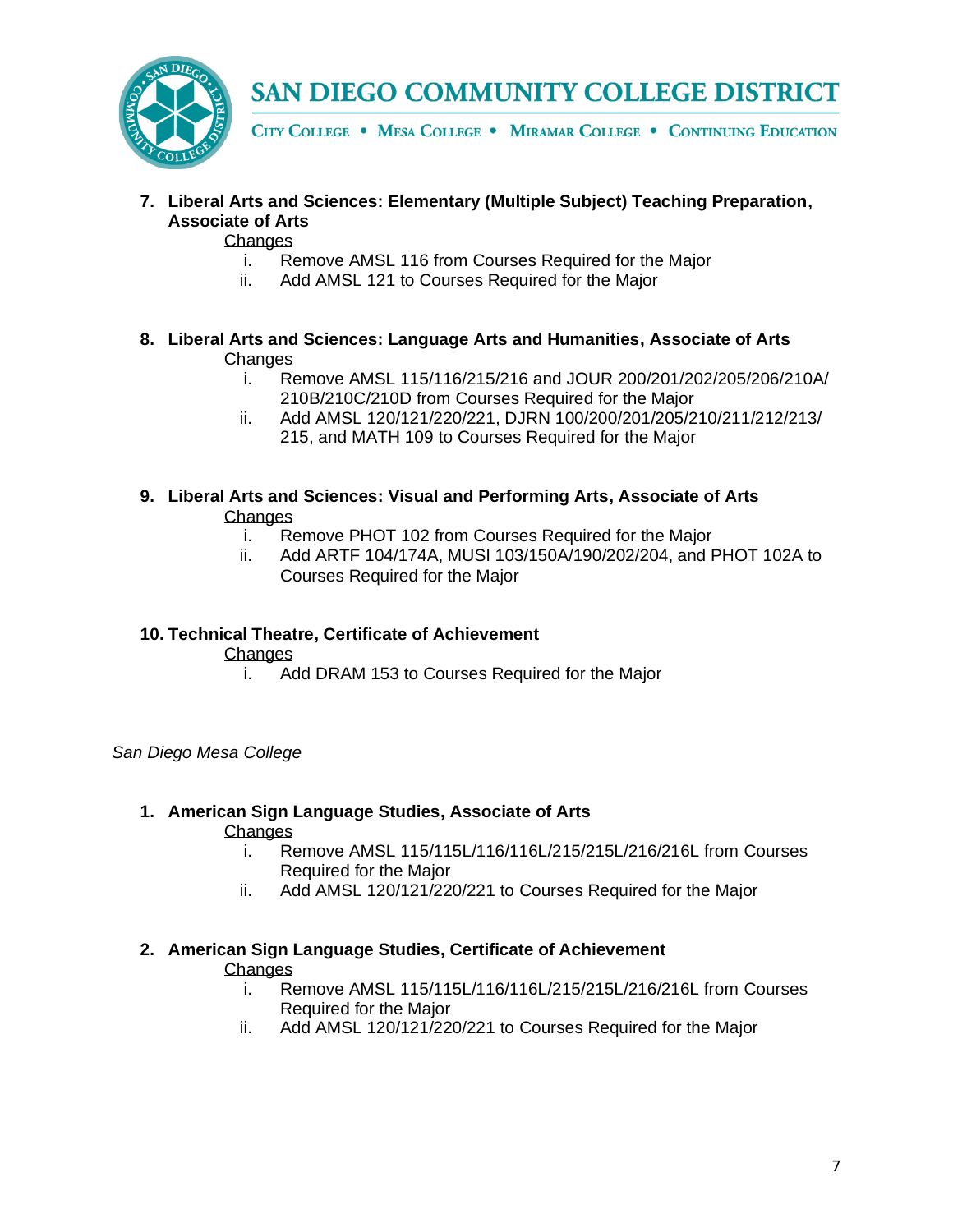

CITY COLLEGE . MESA COLLEGE . MIRAMAR COLLEGE . CONTINUING EDUCATION

#### **3. Honors Global Competencies, Certificate of Achievement Changes**

- i. Add HIST 205 to Courses Required for the Major
- ii. Remove LATI 101/102/201, TAGA 101/102/201, and AMSL
- 115/115L/116/116L from Restricted Electives
- iii. Add AMSL 120/121 to Restricted Electives

# **4. Spanish, Associate of Arts**

- **Changes** 
	- i. Remove SPAN 215/216 from Courses Required for the Major

*San Diego Miramar College*

# **1. Art/Visual Studies, Associate of Arts**

**Changes** 

- i. Remove ARTF 150B from Restricted Electives
- ii. Add GRFX 110 to Restricted Electives
- **2. Aviation Business Administration, Associate of Science Changes** 
	- i. Remove BUSE 205 from Restricted Electives
- **3. Aviation Operations Management, Certificate of Achievement Changes** 
	- i. Remove BUSE 205 from Restricted Electives

# **4. Combined Drawing/Painting, Associate of Arts**

# **Changes**

i. Add ARTF 170A to Restricted Electives

# **5. Craft Skills, Certificate of Performance**

# **Changes**

- i. Remove ARTF 290 from Courses Required for the Major
- ii. Add ARTF 150A/151 to Courses Required for the Major
- iii. Increase total units from 10-12 units to 15 units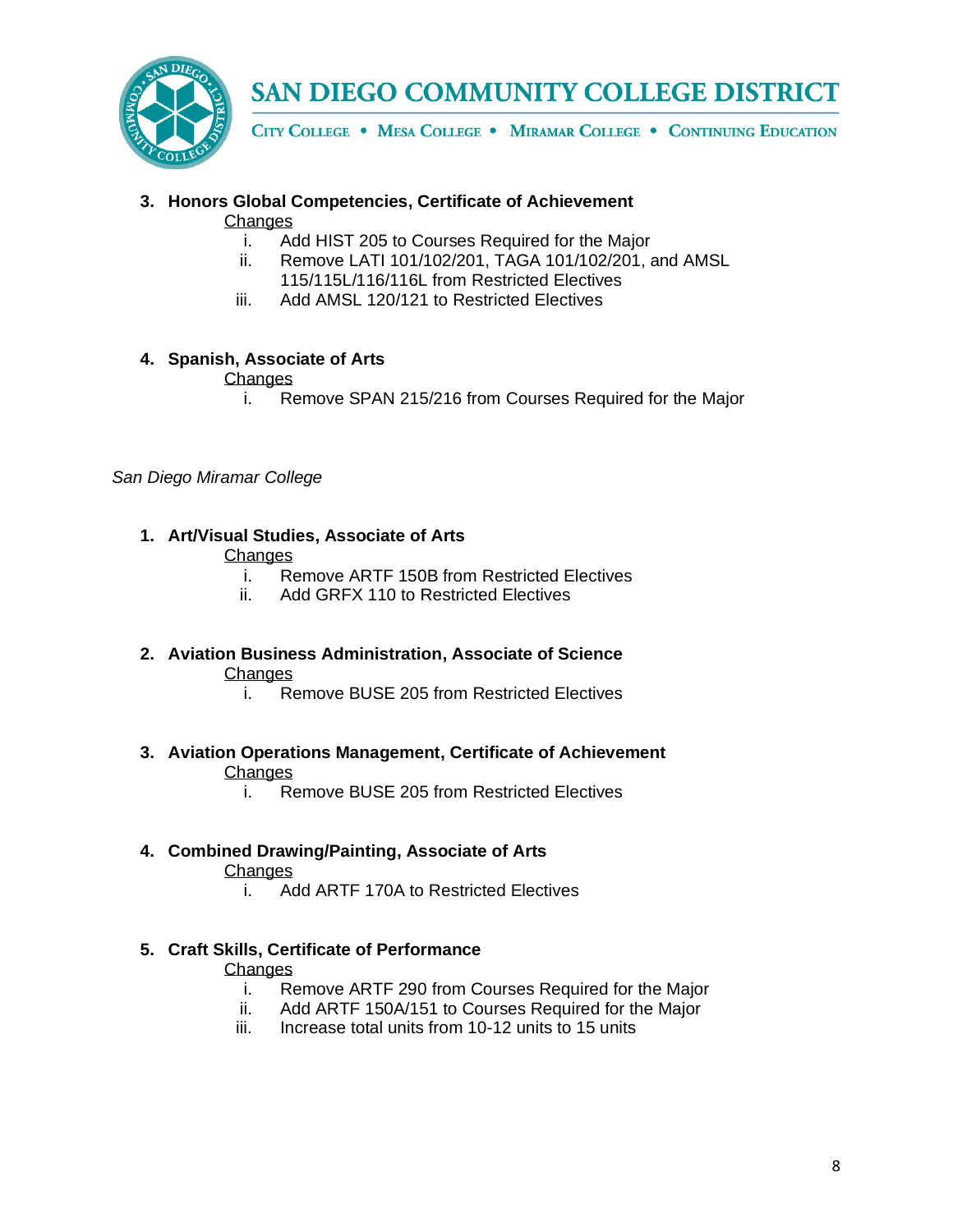

CITY COLLEGE . MESA COLLEGE . MIRAMAR COLLEGE . CONTINUING EDUCATION

# **6. Graphics-Visual Production, Certificate of Performance**

- Changes<br>i. Re Remove ARTF 150B and ARTG 106 from Courses Required for the Major
	- ii. Add GRFX 110/120 to Courses Required for the Major

# **7. Professional Aeronautics, Associate of Science**

# Changes

i. Remove BUSE 205 from Restricted Electives

# **8. Studio Arts, Associate of Arts**

# **Changes**

- i. Remove ARTF 150B/220A from Courses Required for the Major
- ii. Add GRFX 110 to Courses Required for the Major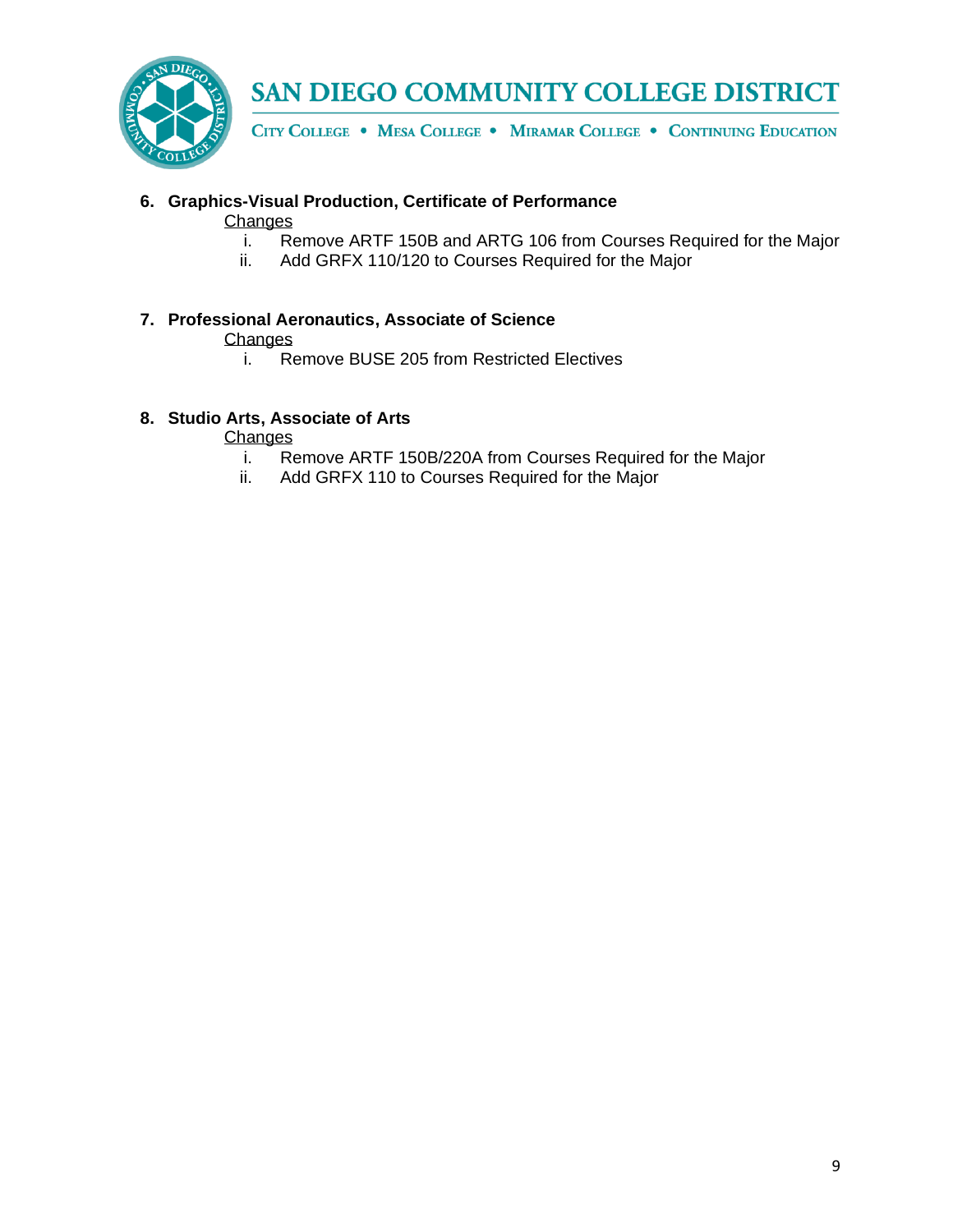

CITY COLLEGE . MESA COLLEGE . MIRAMAR COLLEGE . CONTINUING EDUCATION

| <b>New Courses</b>                                                                                                                                                                                                                                                                        | <b>Units</b>                             |
|-------------------------------------------------------------------------------------------------------------------------------------------------------------------------------------------------------------------------------------------------------------------------------------------|------------------------------------------|
| San Diego City College                                                                                                                                                                                                                                                                    |                                          |
| DRAM 153 - Intermediate Costuming<br>PHOT 102B - Directed Darkroom Studies II<br>PHOT 102C - Directed Darkroom Studies III<br>PHOT 102D - Directed Darkroom Studies IV                                                                                                                    | 3 Units<br>1 Units<br>1 Units<br>1 Units |
| San Diego Mesa College                                                                                                                                                                                                                                                                    |                                          |
| MUSI 114 - Music of The Beatles<br>MUSI 126 - Rap Music and Hip Hop Culture<br>MUSI 131 - Music of California                                                                                                                                                                             | 3 Units<br>3 Units<br>3 Units            |
| San Diego Miramar College                                                                                                                                                                                                                                                                 |                                          |
| GRFX 110 - Introduction to Producing Computer-aided Graphics<br>GRFX 120 - Typography - Introduction to Creating Readability<br>GRFX 270 - Graphics Internship / Work Experience                                                                                                          | 3 Units<br>3 Units<br>1-4 Units          |
| San Diego City College and San Diego Mesa College                                                                                                                                                                                                                                         |                                          |
| ENGL -234 Hip Hop Literature: A Poetry Class                                                                                                                                                                                                                                              | 3 Units                                  |
| San Diego Continuing Education                                                                                                                                                                                                                                                            |                                          |
| FDNT 501 - Intro To Hospitality Careers<br>FDNT 618 -Nutrition Essentials<br>FDNT 619 - Meal Planning Essentials<br>FDNT 661 - Baking & Pastry Essentials<br>FDNT 662 - Baking and Artisanal Breads<br>FDNT 663 - Advanced Pastries and Cakes<br>FDNT 664 - Chocolate & Sugar Confections |                                          |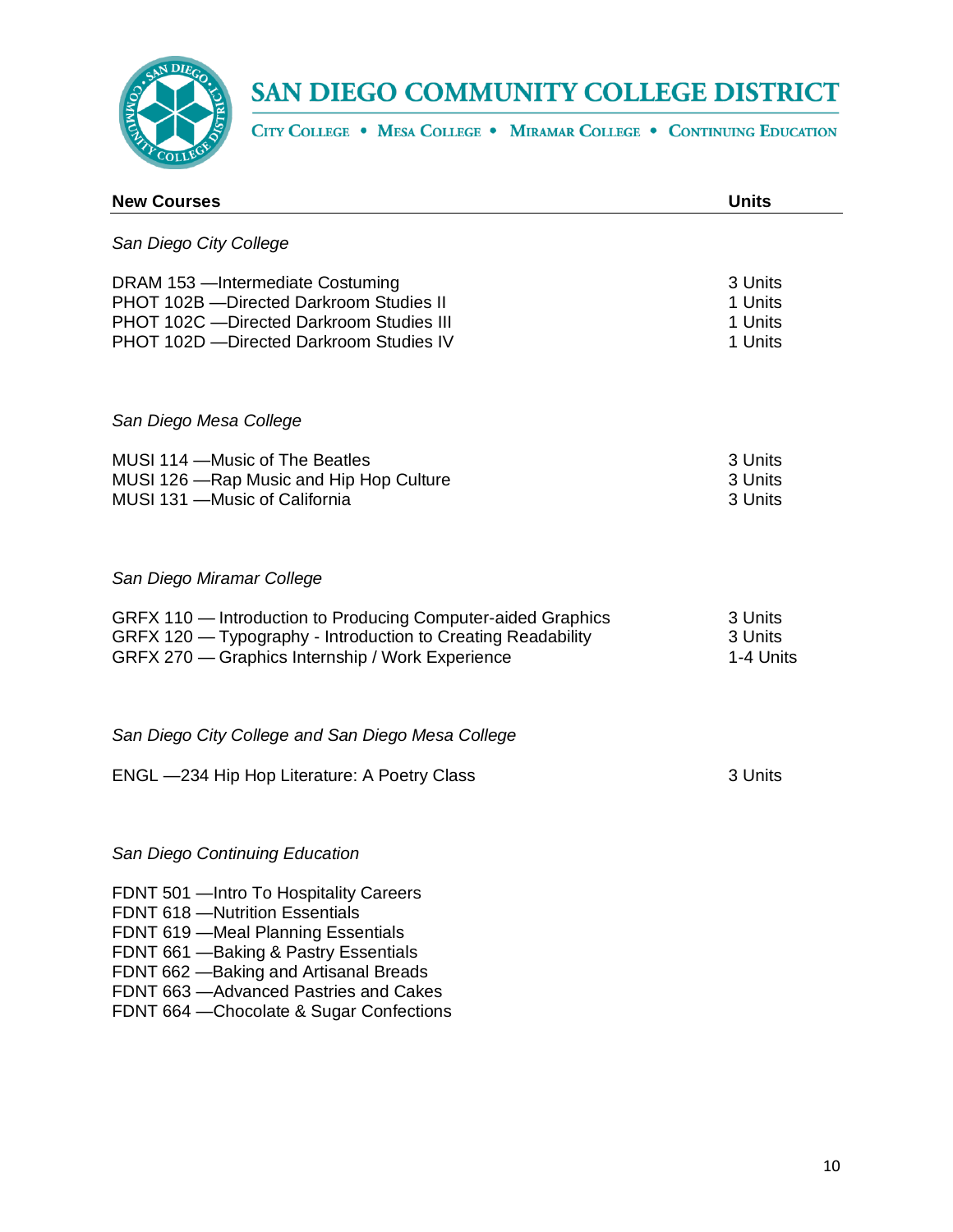

CITY COLLEGE . MESA COLLEGE . MIRAMAR COLLEGE . CONTINUING EDUCATION

# **Course Deactivations**

*Justification:* The following courses are no longer offered at the college(s).

# *San Diego City College*

| CEST 301A - Introduction to Construction Electronic Systems Technician I  | 3 Units |
|---------------------------------------------------------------------------|---------|
| CEST 301B - Introduction to Construction Electronic Systems Technician II | 3 Units |
| CEST 302A - Intermediate Construction Electronic Systems Technician I     | 3 Units |
| CEST 302B - Intermediate Construction Electronic Systems Technician II    | 3 Units |
| CEST 303A - Advanced Construction Electronic Systems Technician I         | 3 Units |
| CEST 303B - Advanced Construction Electronic Systems Technician II        | 3 Units |
| ELEC 160A - Introduction to Electrical Construction I                     | 3 Units |
| ELEC 160B - Introduction to Electrical Construction II                    | 3 Units |
| ELEC 165A - Intermediate Electrical Construction I                        | 3 Units |
| <b>ELEC 165B</b> - Intermediate Electrical Construction II                | 3 Units |
| ELEC 170A - Advanced Electrical Construction I                            | 3 Units |
| <b>ELEC 170B</b> - Advanced Electrical Construction II                    | 3 Units |
| ELEC 175A - Electrical Construction Specialties I                         | 3 Units |
| <b>ELEC 175B</b> - Electrical Construction Specialties II                 | 3 Units |
| ELEC 301A - Introduction to Electrical Apprenticeship I                   | 3 Units |
| ELEC 301B - Introduction to Electrical Apprenticeship II                  | 3 Units |
| ELEC 302A - Intermediate Electrical Apprenticeship I                      | 3 Units |
| ELEC 302B - Intermediate Electrical Apprenticeship II                     | 3 Units |
| ELEC 303A - Advanced Electrical Apprenticeship I                          | 3 Units |
| ELEC 303B - Advanced Electrical Apprenticeship II                         | 3 Units |
| ELEC 304A - Electrical Apprenticeship Specialties I                       | 3 Units |
| ELEC 304B - Electrical Apprenticeship Specialties II                      | 3 Units |

## *San Diego Mesa College*

| ACCT 290 - Independent Study      | 1-3 Units |
|-----------------------------------|-----------|
| LATI 101 — First Course in Latin  | .5 Units  |
| LATI 102 – Second Course in Latin | .5 Units  |
| LATI 201-Third Course in Latin    | 5 Units   |

*San Diego Miramar College*

| ARTF 296 – Individualized Instruction in Fine Art  | 0.5-2 Units |
|----------------------------------------------------|-------------|
| POLI 277D - Service Learning in College Governance | -1-3 Units  |